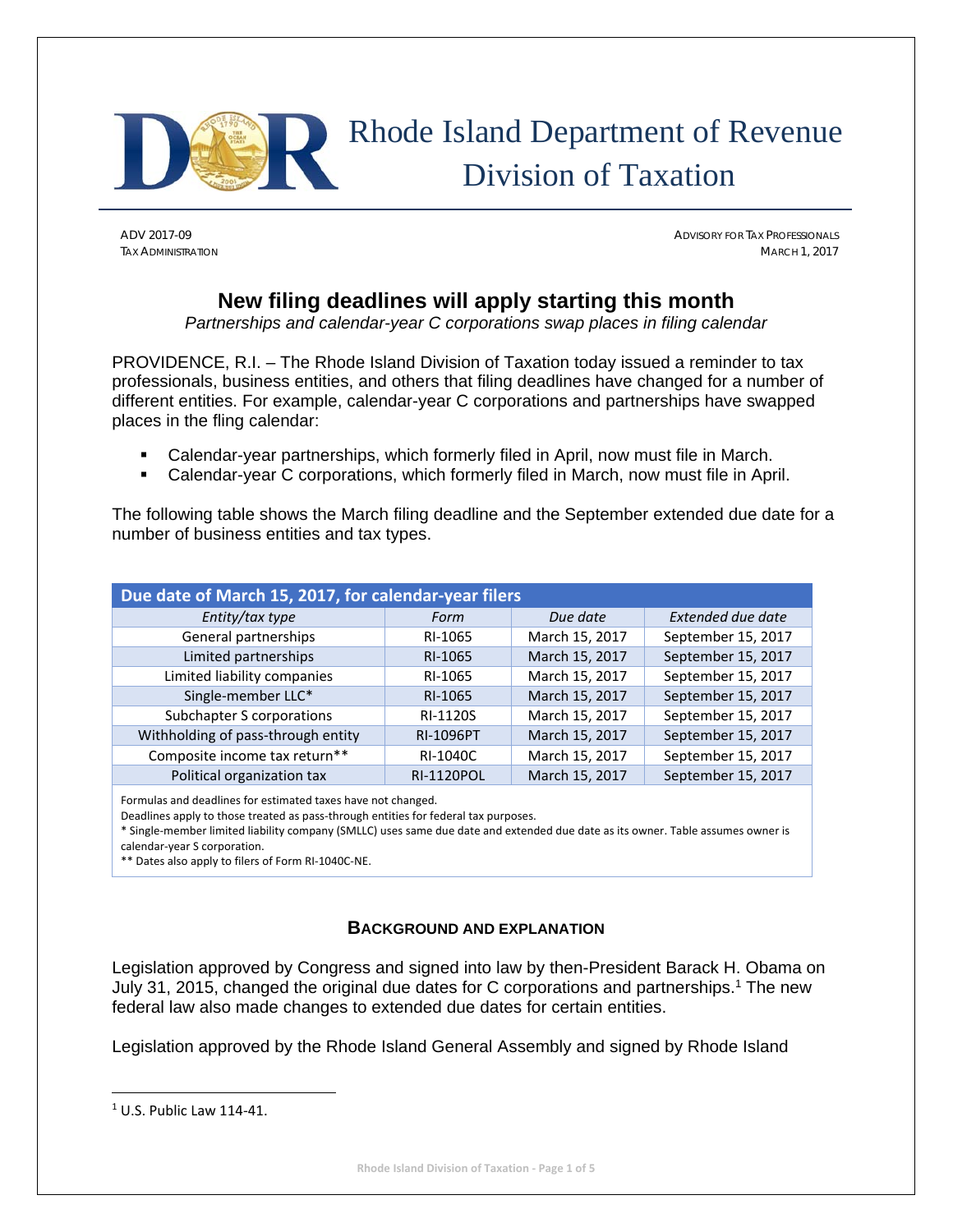Governor Gina M. Raimondo on June 24, 2016, conforms Rhode Island law to federal law regarding C corporation and partnership due dates.<sup>2</sup>

The Division of Taxation has since updated its extended due dates in response to Internal Revenue Service changes with the goal of having the same deadline for purposes of filing federal and Rhode Island returns – a convenience for taxpayers and tax professionals.

#### Example:

XYZ Partnership is a calendar-year partnership treated as a pass-through entity for federal tax purposes. The due date for its information return this season is March 15, 2017, for federal and Rhode Island purposes, and the extended due date is September 15, 2017, for federal and Rhode Island purposes.

#### **APRIL 18 DEADLINE**

The due date for calendar-year C corporations this filing season is April 18, 2017, for both federal and Rhode Island purposes, and the extended due date is October 16, 2017.<sup>3</sup> Thus, calendar-year C corporations will have the same deadlines for federal and Rhode Island tax purposes. In other words, their returns will be due at the same time.

The following table shows the April filing deadline and the extended due date for a number of business entities and tax types.

| Due date of April 18, 2017, for calendar-year filers |          |                |                    |  |  |
|------------------------------------------------------|----------|----------------|--------------------|--|--|
| Entity/tax type                                      | Form     | Due date       | Extended due date  |  |  |
| Corporate income tax                                 | RI-1120C | April 18, 2017 | October 16, 2017   |  |  |
| Public service gross earnings tax                    | $T-72$   | April 18, 2017 | October 16, 2017   |  |  |
| Bank excise tax                                      | T-74     | April 18, 2017 | October 16, 2017   |  |  |
| Insurance gross premiums tax                         | $T-71$   | April 18, 2017 | October 16, 2017   |  |  |
| Single-member LLC*                                   | RI-1065  | April 18, 2017 | October 16, 2017   |  |  |
| Income tax of trust, estate                          | RI-1041  | April 18, 2017 | September 30, 2017 |  |  |

Formulas and deadlines for estimated taxes have not changed.

\* Single‐member limited liability company (SMLLC) uses same due date and extended due date as its owner. Table assumes owner is calendar‐year individual.

Although the chief focus of this Advisory is on business entities, the Division of Taxation also takes note that the April 18, 2017, filing deadline also applies to:

- Resident and nonresident personal income tax returns on Form RI-1040, RI-1040NR.
- Statewide property-tax relief claims on Form RI-1040H.
- Residential lead-abatement credit claims on Form RI-6238.
- First quarterly estimated payment for 2017 of Rhode Island personal income tax.

<sup>2</sup> Rhode Island Public Law 2016, ch. 142, art. 13.

<sup>&</sup>lt;sup>3</sup> The deadlines also apply to those subject to mandatory unitary combined reporting.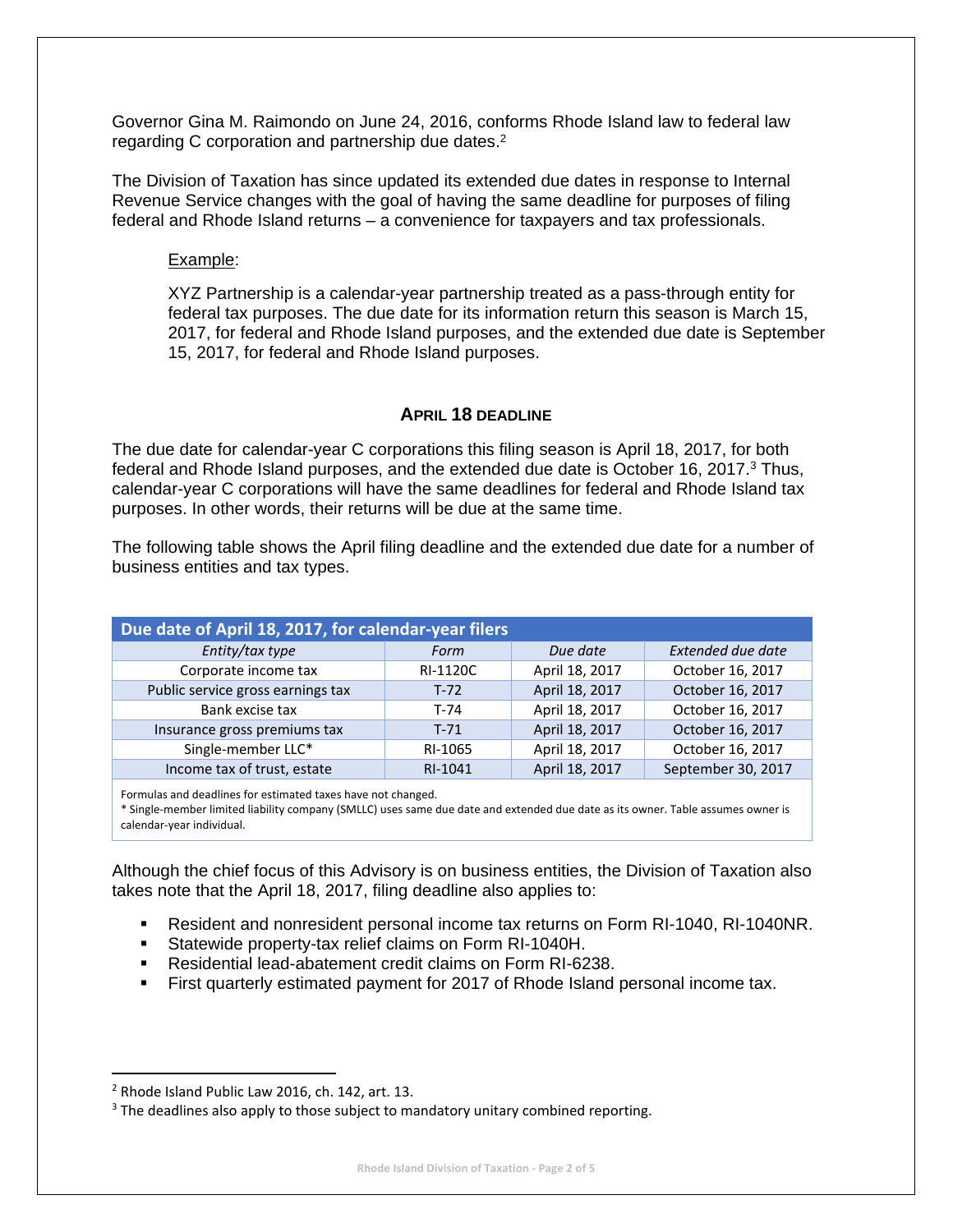#### **FILING ON EXTENSION**

Entities seeking an automatic six-month extension should use Form RI-7004 or Form BUS-EXT (depending on the entity). Keep in mind that it is an extension of the time to file, not of the time to pay; payments are still due on the original due date (even if the return is filed later).

The Division of Taxation does not accept e-filed extensions; they must be filed on paper. But there is a key exception: If you make an extension payment online, you don't need to send in an extension form. Use the following link:

https://www.ri.gov/taxation/business/index.php.

Because extension requests must be made on paper, Rhode Island's corporate e-file mandate does not apply to extension requests.

(Although the Division of Taxation does not accept efiled extensions, the Division does accept – and encourage – e-filed returns, including e-filed returns that are made on extension.)

| <b>State of Rhode Island</b><br><b>Business Taxes</b><br><b>DIVISION OF TAXATION</b> |
|--------------------------------------------------------------------------------------|
|                                                                                      |
| <b>RI Business Tax Filings</b>                                                       |
| Sign in<br>Rhode Island Identification No. *<br>(11-digit number)                    |
| <b>Password</b>                                                                      |
| (case sensitive)<br><b>SIGN IN</b>                                                   |

#### **ESTIMATED TAX PAYMENTS**

Keep in mind that C corporations subject to the corporate income tax (also known as the business corporation tax) must pay tax during 2017 to cover their 2017 tax liability. The amounts and due dates of the installments are as follows:

- 40 percent by March 15 for calendar-year filers.
- 60 percent by June 15 for calendar-year filers.

March 15 is also the deadline for the first estimated payment of the year for calendar-year filers of the following:

- **bank deposits tax.**
- **bank excise tax.**
- **EXECUTE:** insurance gross premium tax.
- **•** public service corporation gross earnings.
- Rhode Island political organization taxes.

Additional details are available on forms corresponding to the various tax types. Forms and instructions are available for viewing or download at any time: http://www.tax.ri.gov/taxforms/.

Note that deadlines for estimated and annual tax payments, and for returns, for surplus lines insurance brokers/licensees have not changed. See: http://go.usa.gov/x8mYW.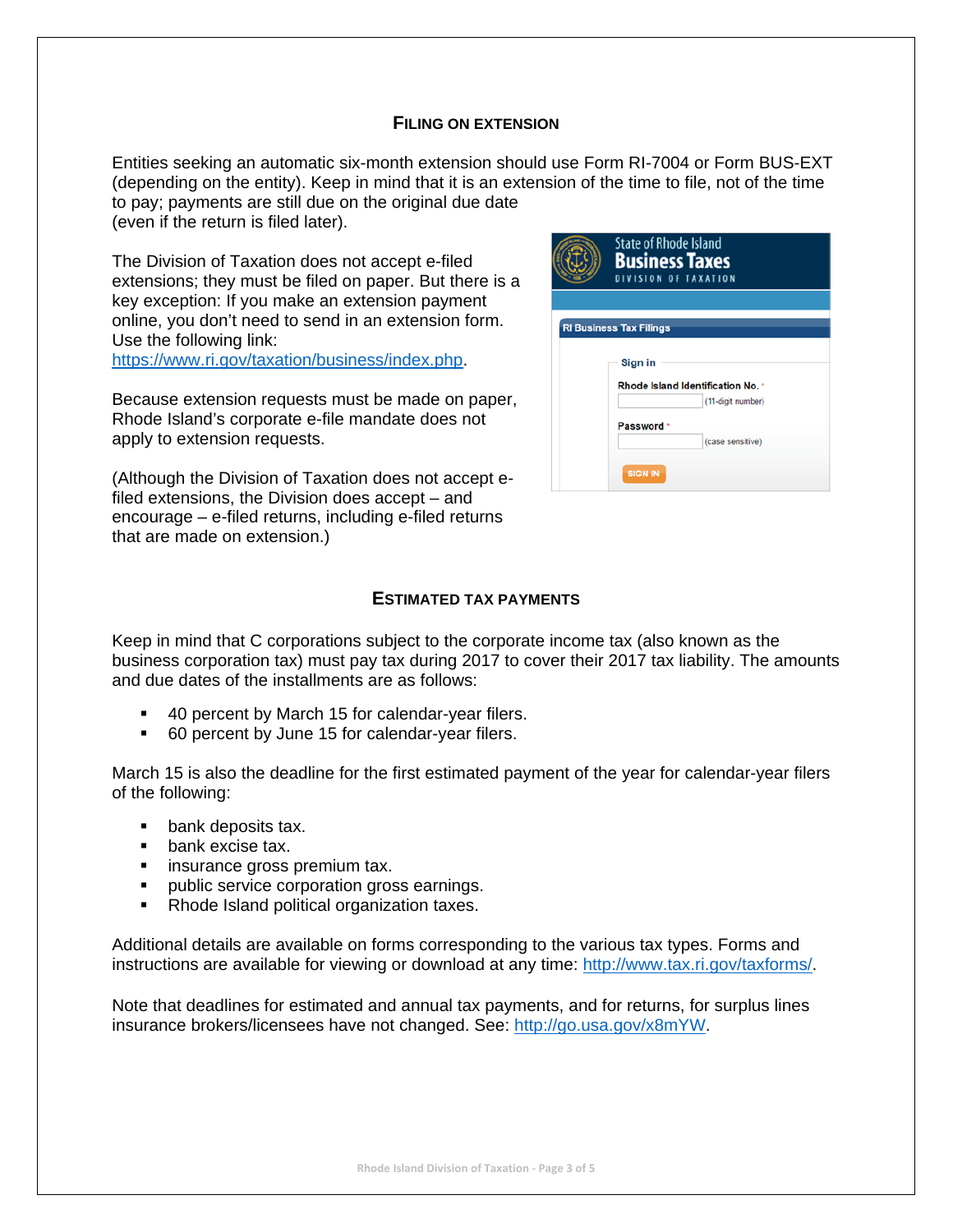#### **PERSONAL INCOME TAX REFUNDS**

So far during this tax-filing season, the average Rhode Island personal income tax refund is \$557.27 for tax year 2016 returns (before interest and offset). That is an increase of 10.7 percent over the average of \$503.25 for tax year 2015 returns (before interest and offset) that were filed in the corresponding period last filing season.

The total amount of refunds issued so far this season is up 9.3 percent, to more than \$84 million.

The number of refunds issued so far this season is down 1.3 percent compared with the corresponding period last filing season. However, last filing season's period contained two additional days of processing. Also, 9.3 percent fewer returns have been received so far this filing season compared with last season.

| Rhode Island personal income tax refunds - year to date |                                               |                                               |          |  |  |
|---------------------------------------------------------|-----------------------------------------------|-----------------------------------------------|----------|--|--|
|                                                         | Filing season 2016<br>(Tax year 2015 returns) | Filing season 2017<br>(Tax year 2016 returns) |          |  |  |
| Year-to-date number of refunds:                         | 153,783                                       | 151,748                                       | 1.3%     |  |  |
| Year-to-date total amount refunded:                     | \$77,391,720.71                               | \$84,564,425.80                               | $+9.3%$  |  |  |
| Year-to-date average refund:                            | \$503.25                                      | \$557.27                                      | $+10.7%$ |  |  |
|                                                         |                                               |                                               |          |  |  |

Cumulative, year‐to‐date, tax year 2015 refunds processed through February 29, 2016, and tax year 2016 refunds processed through February 27, 2017. Numbers are before interest and offset, and do not include refunds for tax years other than those stated.

#### **WHERE'S MY REFUND?**

Before calling the Division of Taxation to check on the status of a refund, use the agency's "Where's My Refund?" interactive online tool. It is available 24 hours a day, seven days a week.

Taxpayers and tax professionals use the secure website to find out if the Division of Taxation has received a return and whether any associated refund has been processed.

The Division of Taxation's "Where's My Refund?" online tool is updated with fresh information at least once a week, typically late each Friday. The online tool has been made more user-friendly this filing season by providing additional information about the status of returns, refunds, and related information. For details, use the following link: http://go.usa.gov/x9JSP. That link also includes guidance on how soon you should start using the tool, after you've filed your return, to check on the status of your refund.

## **State of Rhode Island Refund Status** DIVISION OF TAXATION

Check the status of your Rhode Island personal income tax refund any time, day or night, using the Rhode Island Division of Taxation's "Where's My Refund?" interactive online tool: https://www.ri.gov/taxation/refund/